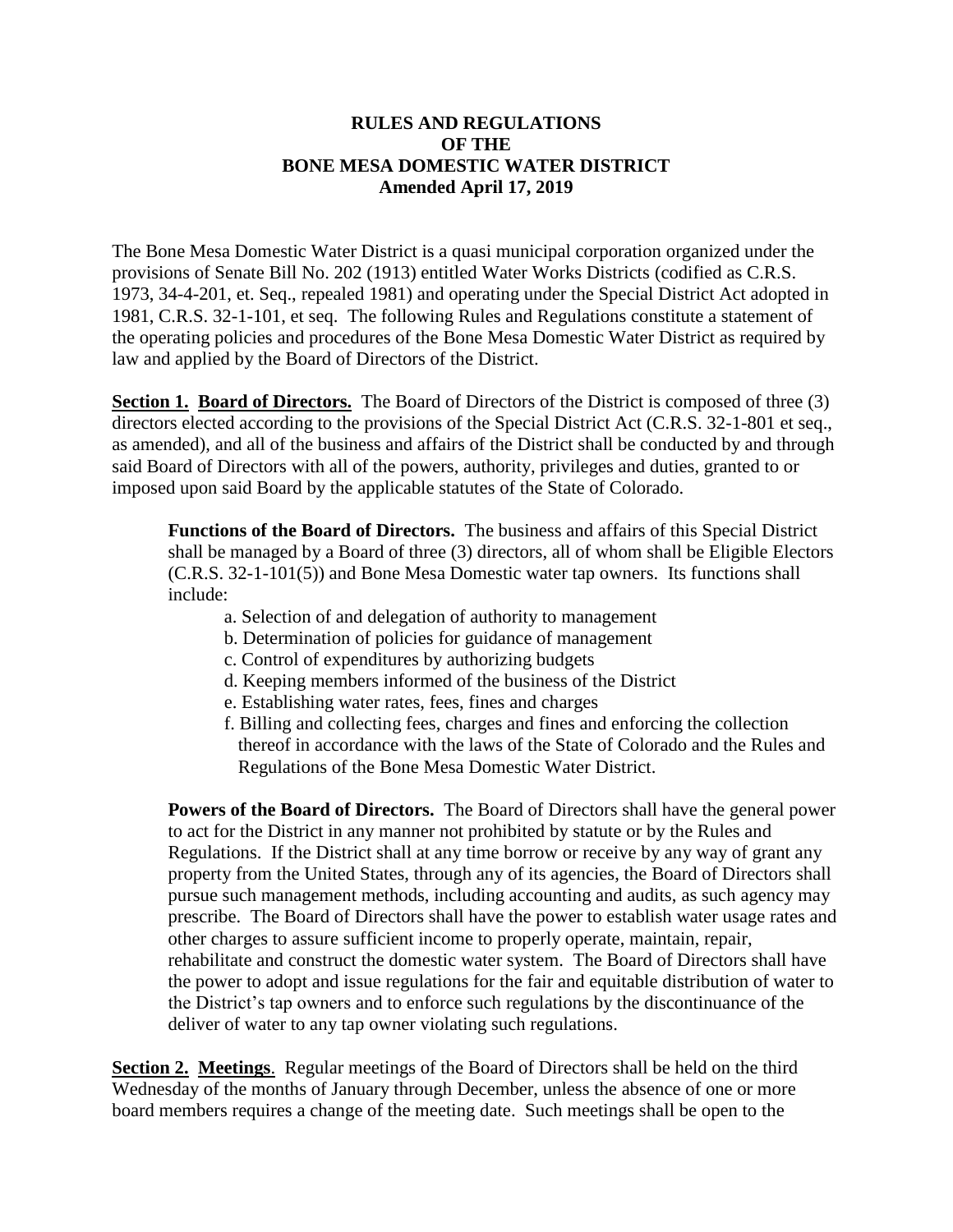public. Public questions and comments will be taken by the Board. Each presenter shall have three minutes. Notice of such meeting shall be given pursuant to C.R.S. 32-1-903, as amended. A special meeting of the Board of Directors shall be called pursuant to C.R.S. 32-1-903 (2) upon the same notice required for regular meetings.

## **Order of Business:** The order of business at all meetings shall include as far as possible:

- a. Call to order and determination of quorum
- b. Reading and approval of any unapproved minutes
- c. Public questions and comments
- d. Report of President
- e. Report of Operator in Responsible Charge
- f. Report of Treasurer
- g. Unfinished business
- h. New business
- i. Approval of checks to be signed
- j. Adjournment

**Section 3. Quorum and Voting.** A quorum of the Board of Directors shall consist of two Directors. Any action of the Board of Directors shall require the affirmative vote of two Directors present and voting. When special or emergency circumstances affecting the health and safety of the District dictate, the Directors are authorized to take necessary action without calling a special meeting and to so instruct the employees and contractors of the District. Any such action shall be considered for formal ratification at the next board meeting. Action of the Board of Directors may be by passage of motions, orders and resolutions as they may be advised, a record of which shall be kept in the minutes of the District, recorded in a book and kept for that purpose and attested by the Secretary.

**Section 4**. **Directors, Officers and Personnel**. Directors of the District shall meet all of the qualifications of the Special District Act and, within thirty days following election or appointment, shall execute a fidelity bond in the amount of \$1,000 and shall execute an Oath of Office in the following form:

# **OATH OF OFFICE OF DIRECTOR**

STATE OF COLORADO) ) ss. COUNTY OF DELTA )

I, \_\_\_\_\_\_\_\_\_\_\_\_\_\_\_\_\_\_\_\_\_\_\_\_, will faithfully support the Constitution of the United States, the State of Colorado, and the laws made pursuant thereto, and will faithfully perform the duties of office of Director of the Bone Mesa Domestic Water District, upon which I am about to enter.

Subscribed and sworn to before me this \_\_\_\_\_\_\_\_ day of \_\_\_\_\_\_\_\_\_\_\_\_\_\_\_\_\_\_\_\_\_\_\_\_ 20\_\_\_\_

\_\_\_\_\_\_\_\_\_\_\_\_\_\_\_\_\_\_\_\_\_\_\_\_\_\_\_\_\_\_\_\_\_\_\_\_\_\_\_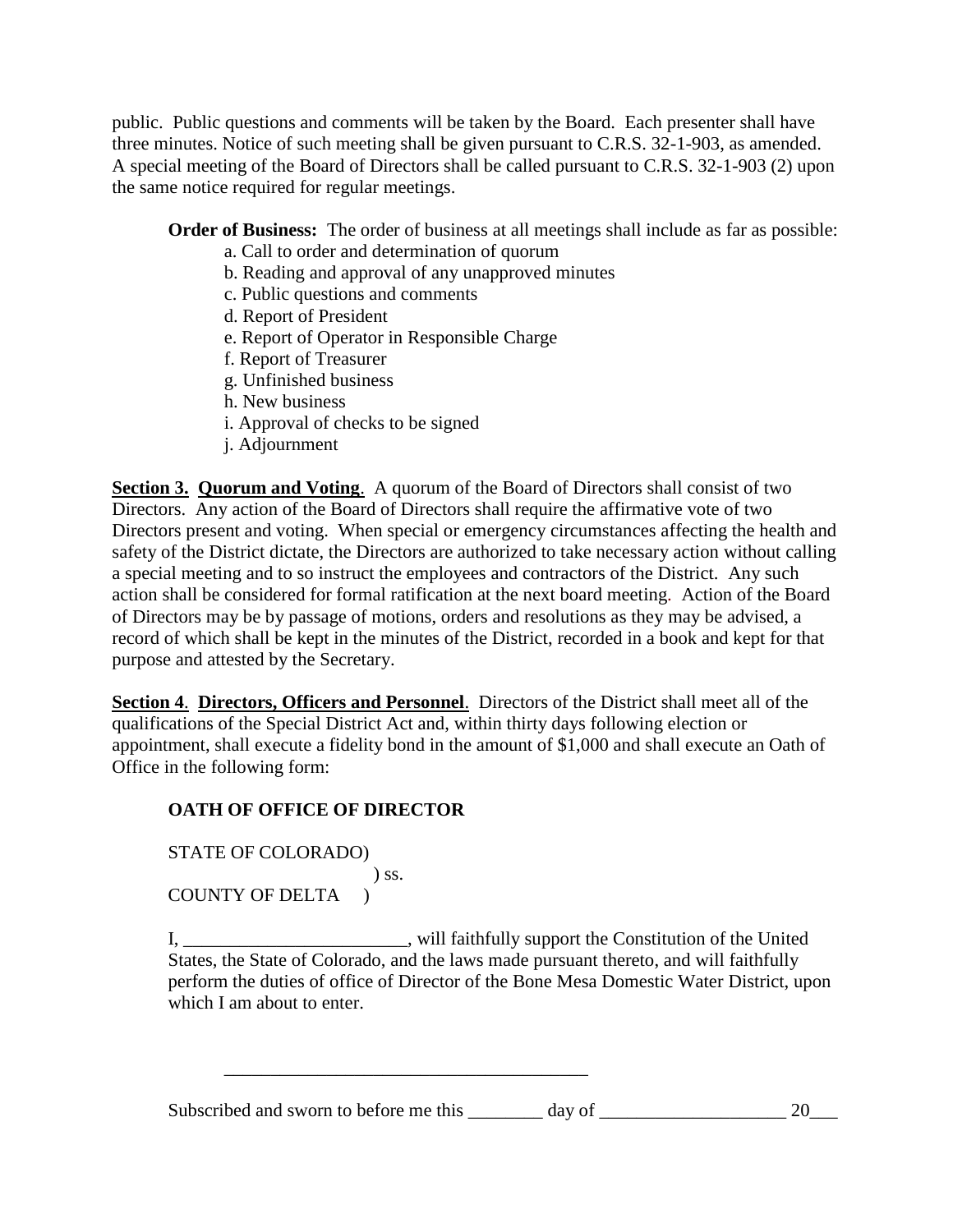Person authorized to administer oaths (County Clerk and Recorder, Clerk of the Court, any other person authorized to administer oaths, or Chairman of the Board of Directors)

\_\_\_\_\_\_\_\_\_\_\_\_\_\_\_\_\_\_\_\_\_\_\_\_\_\_\_\_\_\_\_\_\_\_\_\_\_\_\_\_

**The Officers of the District** shall be a President, a Vice President, a Secretary, and a Treasurer, who shall be elected by a majority of the Directors voting at the first meeting of the Board of Directors following the regular biannual election of the Directors in each even numbered year. Each officer shall be elected to a term of four (4) years, which shall expire upon the election and qualification of his successor. Any vacancy in the Board shall be filled by appointment of the remaining Directors as prescribed by statute. Directors are limited to two (2) consecutive full four-year terms. In addition, a board member may be appointed to fill a partial term.

**President and Chairman**. The President shall be a member of the Board of Directors and shall be the Chairman of the Board and preside at all meetings and shall also be the Chief Executive Officer (CEO) of the District. Except as otherwise authorized, the President shall sign all contracts, deeds, notes, debentures, warrants and other instruments in writing on behalf of the District.

**Vice President.** The Vice President shall be a member of the Board of Directors and shall, in the absence or disability of the President or in the event of his/her death, resignation, or removal from office, perform and discharge the duties and exercise the power of the President.

**Secretary.** The Secretary shall be a member of the Board of Directors and shall keep the records of the District; shall maintain records of the proceedings of the Board, which shall be the official records of the Board; shall perform all duties incident to that office; and shall be the custodian of the seal of the District and have the power to affix the seal to and attest to all contracts and instruments authorized to be executed by the Board.

**Treasurer**. The Treasurer shall be a member of the Board of Directors and shall keep or cause to be kept accurate account of all monies received and disbursed for and on behalf of the District. Checks, warrants and vouchers of the District shall be approved by the Treasurer, and any two members of the Board of Directors shall be authorized to sign checks. The Treasurer shall be covered in the performance of his/her duty by a surety bond in an amount to be determined by the Board of Directors, but no less than \$5,000. The premium for such bond shall be paid by the District.

**Operator in Responsible Charge**. The Board of Directors shall engage the services of an Operator in Responsible Charge of the domestic water system, who will perform operator services as required and certified by Colorado Department of Public Health and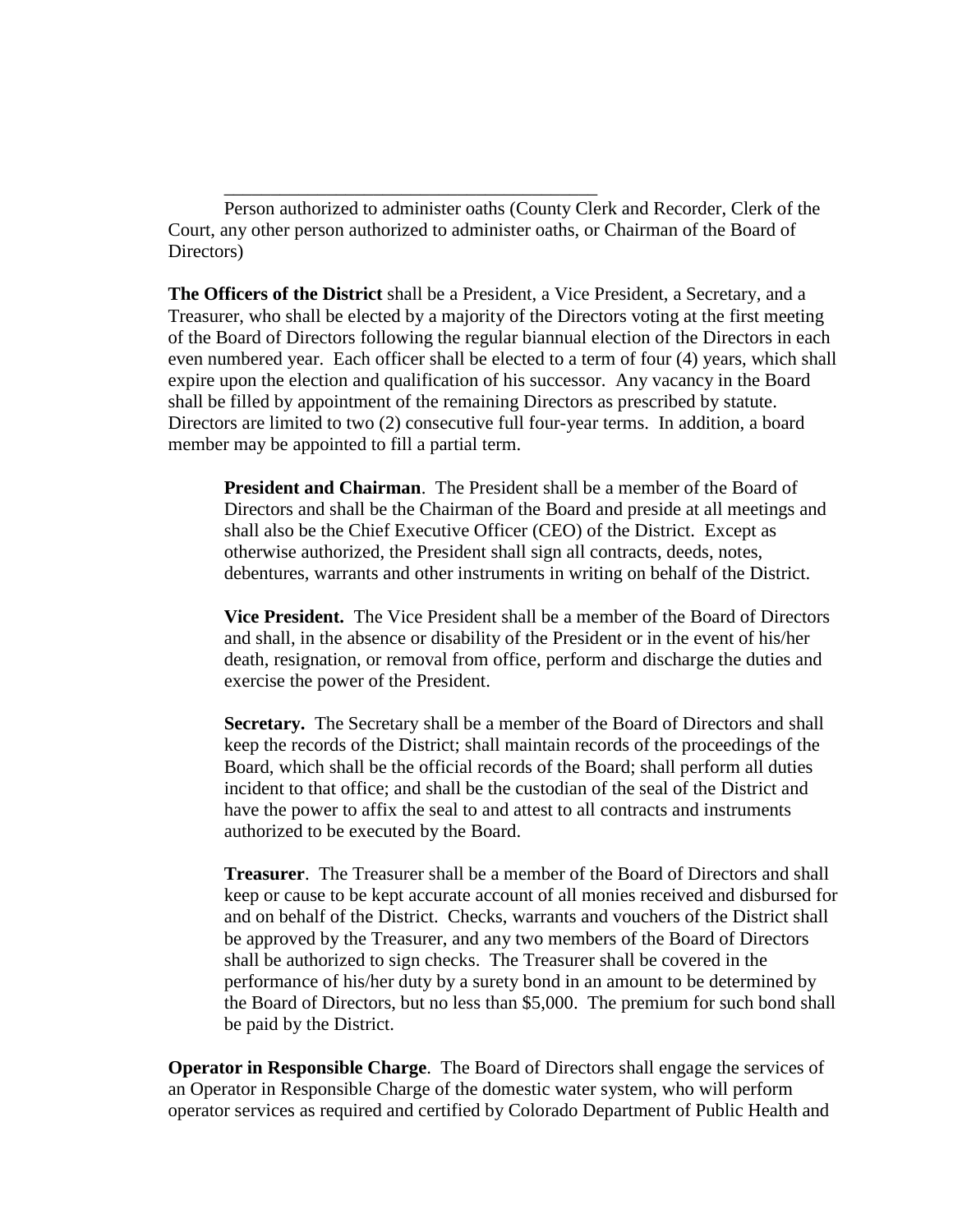Environment. Services shall include operations, maintenance, and repair of collection, filtration and distribution systems, water quality testing and monitoring, special projects, recordkeeping, and reporting. The Operator shall prepare a report for the Board of Directors' monthly meeting to include, but not limited to, status of system operations, repairs, materials and equipment needs, tap owner concerns, water testing and monitoring, and status of special projects. The compensation to be paid for the performance of duties of Operator in Responsible Charge and any laborers or any assistants he/she may hire shall be negotiated and approved by the Board of Directors.

**Section 5**. **Fiscal Year and Budget**. The fiscal year of the District shall commence on January 1 of each year and end on December 31 of each year. The Board of Directors shall cause the District to be in compliance with the applicable budget and auditing procedures as required by Colorado law. After adoption, the budget will be used in conjunction with the regular financial reports for the comparison to actual revenues and expenditures.

**Section 6**. **Corporate Seal**. The Seal of the District shall be a circle containing the name of the District and shall be used on all documents and in such manner as seals are generally used by public and private corporations. The Secretary shall have custody of the seal and shall be responsible for its safekeeping and care.

**Section 7**. **Disclosure of Conflict of Interest**. Any member of the Board who has a substantial direct or indirect interest in any nongovernmental entity participating in a transaction with the District shall disclose a "potential conflict of interest," and refrain from participating in the transaction. A disclosure of the potential conflict of interest shall be made by providing seventytwo hours actual advance written notice to the Secretary of State and to the Board in accordance with C.R.S. 18-8-308. The Directors shall comply with the provisions of C.R.S. 32-1-902. If a Director owns undeveloped land which constitutes at least 20% of the territory of the District, the Director shall make appropriate disclosures in accordance with C.R.S. Section 32-1-902(4). Undeveloped land means real property which has not been subdivided or which has no improvements constructed on it, excluding real property dedicated for park, recreation, or open space purposes.

**Section 8**. **Compensation**. Each Director may receive such compensation as is permitted by statute. For directors serving a term of office commencing on or after January 1, 2018, each director may receive as compensation for the director's service a sum not in excess of two thousand four hundred dollars per annum, payable not to exceed one hundred dollars per meeting attended. No director shall receive compensation as an employee of the District, but may be reimbursed for any actual expenses incurred on behalf of the District.

**Section 9**. **Indemnification of District's Employees**. The District shall defend, hold harmless and indemnify any Director, officer, agent, or employee, whether elective or appointive, against any tort or liability, claim or demand, whether groundless or otherwise, arising out of any alleged act or omission occurring during the performance of his duties. The District may compromise and settle any such claim. The indemnification provided hereby shall not exceed maximum amounts otherwise specified under the Colorado Immunity Act (Article 10, Title 24, C.R.S., as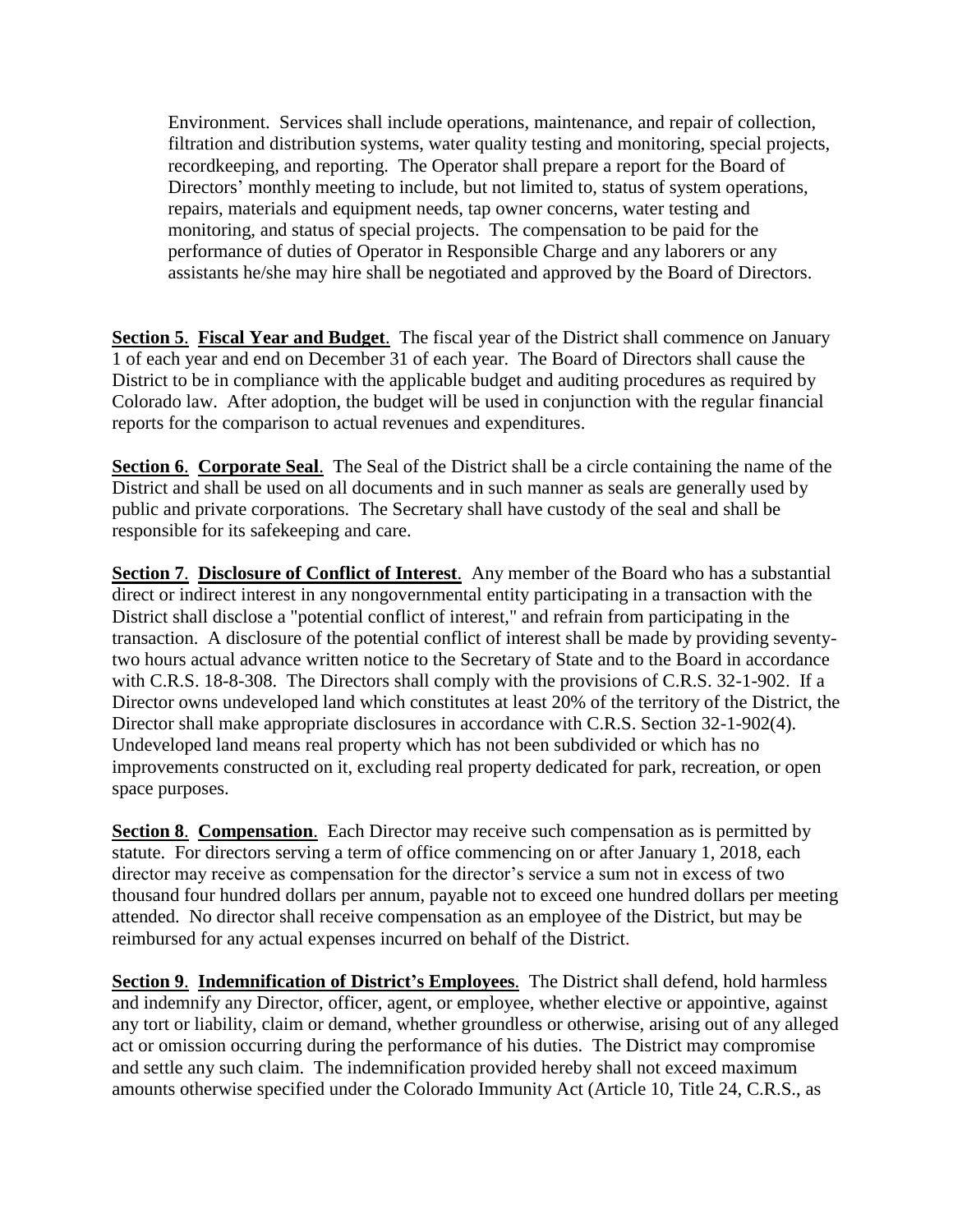amended) and the District specifically reserves any defenses which are made available to the District or its employees by said Governmental Immunity Act.

**Section 10**. **Contracts for Work**. The Board of Directors is authorized to enter into contracts for labor and materials to be supplied for the benefit of the District. Except in cases in which the District will receive aid from a governmental agency or purchase through the state purchasing program, a notice shall be published for bids on all construction contracts for work or material, or both, involving an expense of \$60,000 or more of public money. In advertising for bids, the District shall reserve the right to reject any and all bids and the District shall at all times reserve the right to perform the work or secure the materials directly. All contractors providing labor for the District shall furnish the District with evidence of adequate Public Liability Insurance and Worker's Compensation Insurance coverage in amounts sufficient to protect the interests of the District as the Board may require. The Board of Directors may require performance and maintenance bonds on any projects.

**Section 11. Regulations for the Provision of Domestic Water to Tap Owners**. The following regulation shall apply to the provision of domestic water to the owners of water taps within the boundaries of the Bone Mesa Domestic Water District.

a. Each water tap on any water line of the District shall serve no more than one household. A household is a dwelling having a kitchen and is connected directly or indirectly to the water system or that uses District water by way of cistern or similar structure. By way of example, a primary residence, a cottage, a mobile home, and a house would be required to own a total of four (4) water taps in order for each of the above described uses to be permitted to connect to the District's system and receive water service therefrom.

The Board of Directors shall have full authority to shut off the water of any tap owner who is in violation of the Rules and Regulations of the District provided that the tap owner has failed to comply with said Rules and Regulations within thirty (30) days of written demand from the District for such compliance.

b. The Board of Directors shall establish rates of charge for water flowing through the meters installed in each service line connected with the District's system. Such charges shall be in accordance with the amount registered by such meters. The rates shall provide for a minimum monthly charge for 10,000 gallons plus rates for water used in excess of 10,000 gallons. The Board of Directors shall establish rates, fees, tolls and charges for the use of water and such charges shall be based on amounts necessary to pay costs of operations, maintenance, repair, rehabilitation and construction of the system, payments of principal and interest of any indebtedness of the District which may have been contracted in connection with the District's operations, and for other operational costs of the District. All uninstalled taps shall be charged the minimum monthly charge.

In the event the total amount collected by the District from water charges in any year is insufficient to pay all costs and expenses in connection with the District's operations and debt payments, or in the opinion of the Board of Directors is estimated to be insufficient to pay when currently due all costs and expenses in connection with the District's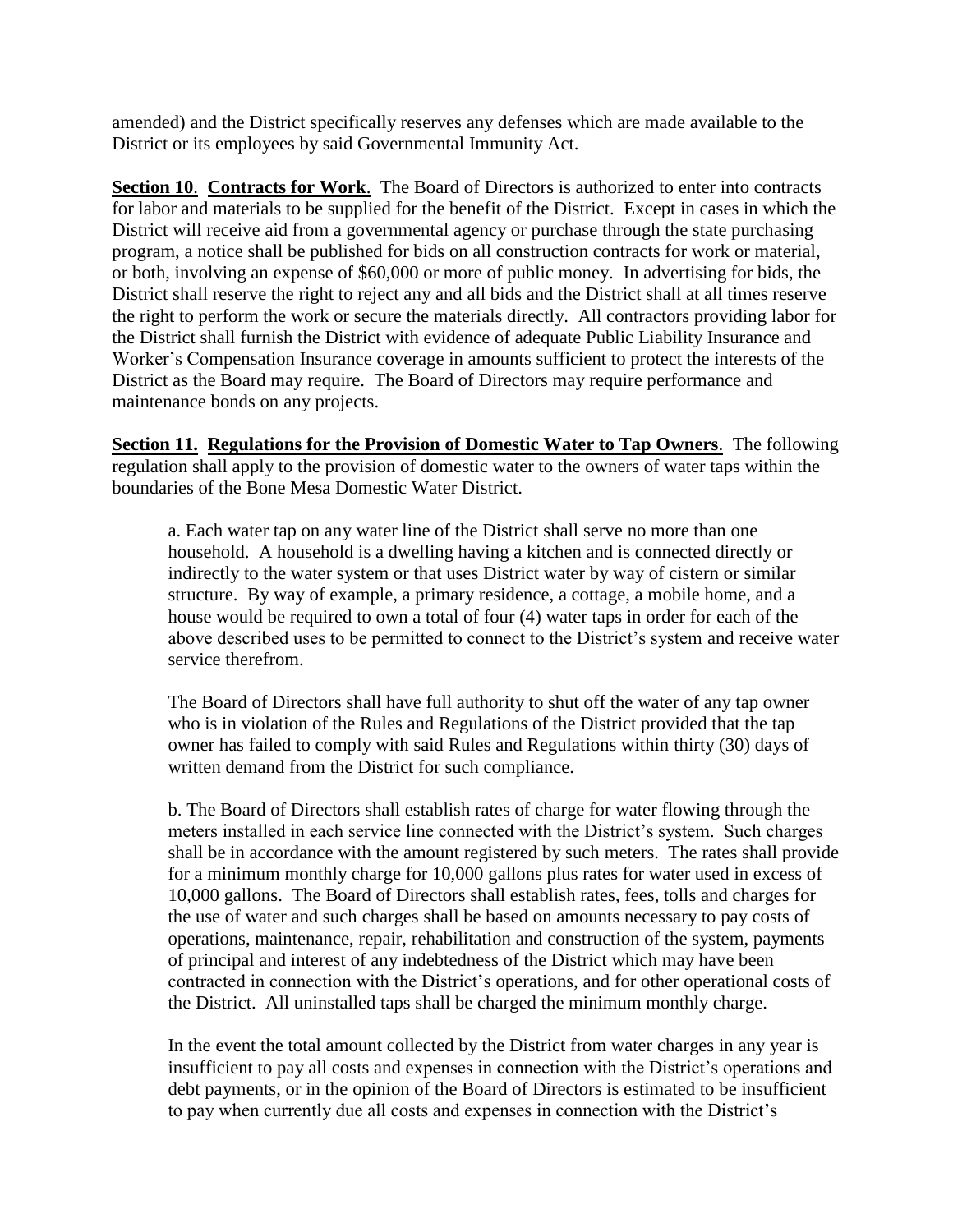operations and debt payments, then the Board of Directors shall charge each tap owner an amount necessary to make up such a deficit and collect the same. A proportionate amount of the total additional costs and expenses in any year shall be billed to each tap owner in an amount equal to that portion which his tap ownership bears to the total tap ownership of the District. All additional charges shall be due and payable when billed.

c. The Board of Directors shall have the full authority to determine whether or not additional water taps shall be sold and the consideration therefore as they may deem to be in the best interests of the District recognizing that the District's water supply and system are of limited capacity. The Board shall have the right to deny issuance of a water tap for any locations which cannot be properly served with domestic water from existing water lines.

d. The tap owner is responsible for the cost of domestic water line installation and connection to the District's main line. The physical tap into the main line must be done by the District's Operator in Responsible Charge. Maintenance of the District's installed line up to the meter pit, including the contents of the meter pit, is the responsibility of the District. The tap owner is responsible for the installation, maintenance and cost of domestic water line and all connections from the meter pit to their household.

e. Each tap shall include a water meter which shall be furnished and installed by the District upon such consideration as the Board of Directors may determine. Water meters and readouts shall be maintained by the District, provided that a readout or support post damaged or destroyed by the negligence or willful act of a tap owner shall be replaced by the District at the tap owner's expense.

f. The payment of all water charges shall be the responsibility of the individual tap owner, and all charges will be billed directly to the tap owner. Meters will be read at the end of each month, and invoices will be mailed within seven (7) days.

g. An account is delinquent when payment is not received by last day of the month in which the invoice is mailed. When an account becomes delinquent, a flat five-dollar fee per month will be added until the account is paid.

If water charges are not paid when due as required and if the outstanding balance is 60 days past due, the District shall cause written notice to be sent by certified mail to the tap owner that the water will be shut off if the bill is not paid within thirty (30) days from the date of the notice and the water will not be restored to service until the water charges arrearage is paid in full together with a not less than \$150.00 fee for turning the water off and a not less than \$150.00 fee for turning the water on. The District shall have a perpetual lien on and against the premises for payment of any connect or disconnect fees and for any monthly fees or other rates, fees, tolls and charges assessed by the District, and any such lien may be foreclosed in the same manner as provided for the foreclosure of mechanics' liens. In addition, the Board may certify the amount owed to the Delta County Treasurer pursuant to C.R.S. 32-1-1101 (1) (e).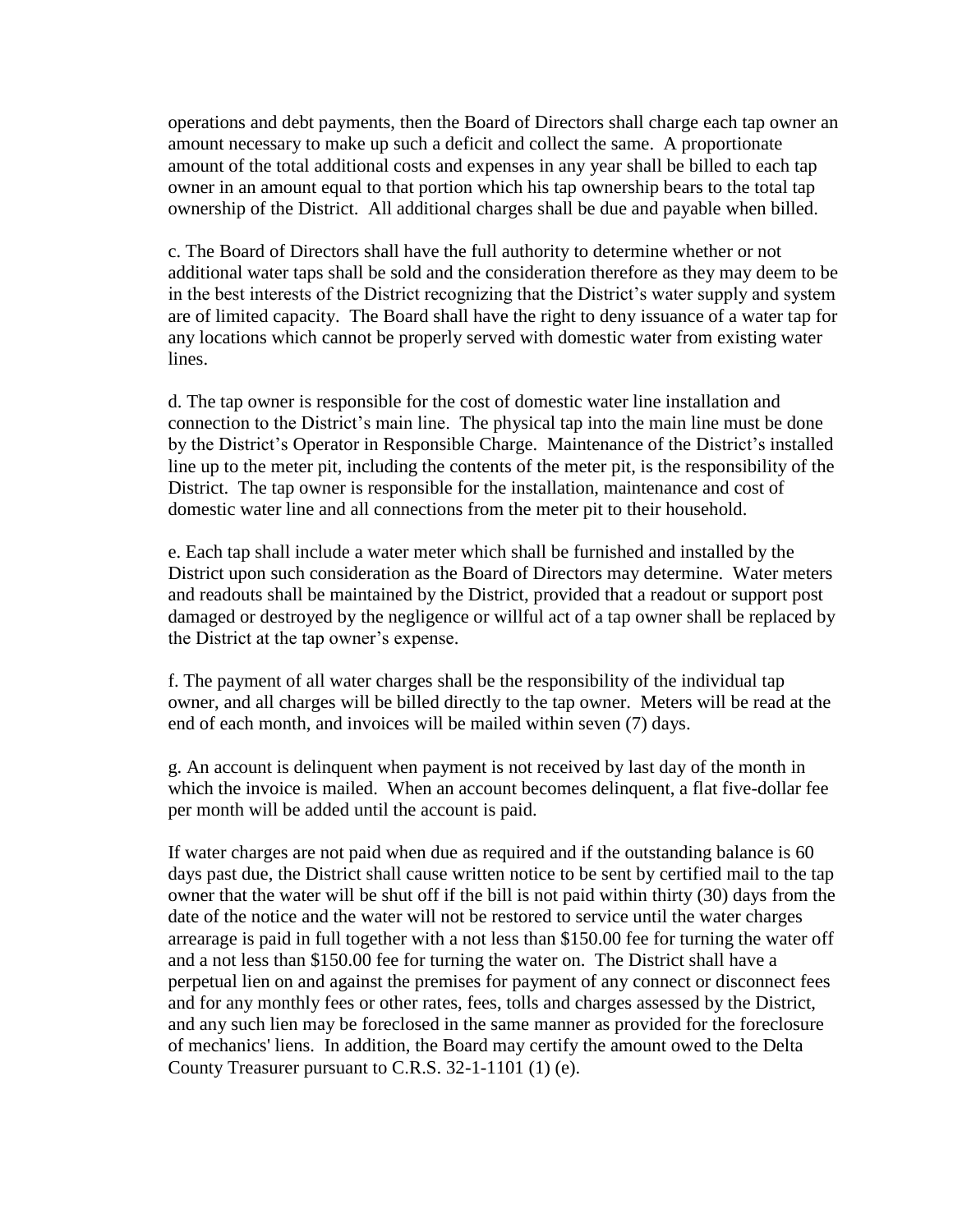The Board of Directors shall have full authority to shut off the water of any tap owner who is in violation of the Rules and Regulations of the District provided that the tap owner has failed to comply with said Rules and Regulations within thirty (30) days of written demand from the District for such compliance.

h. In the event that a water tap has been shut off for nonpayment of water charges or due to a violation of the Rules and Regulations of the District by the tap owner for a period of one (1) year or more, that tap shall be deemed abandoned and the District shall be entitled to reclaim and sell at auction the tap if the accumulated charges are not paid in full within 30 days after notice of such forfeiture.

i. The ownership of a water tap shall be evidenced by a written certificate with District seal affixed, issued by the officers of the District. The District shall receive a fee for the transfer of each certificate.

Certificates of ownership may be transferred and the transfer shall be noted on the books of the District to such transferee upon surrender of the certificate properly endorsed. No transfer of ownership shall be valid until all of the indebtedness owed to the District is paid or adjusted to the satisfaction of the Board of Directors. No transfer of ownership shall be valid when made to a transferee who is not eligible for service. A property owner holding a water tap in the Bone Mesa Domestic Water District and selling said water tap shall be required to inform the buyer of the Rules and Regulations of the District.

j. Each water tap at the time of installation is assigned to a specific parcel of land and may not be moved to a different parcel without District approval. The tap must be issued in the same name as the owner of the land to which the tap is assigned. Within 90 days of the date of any sale or other transfer of the land, the tap must be transferred into the name of the new owner. This includes, but is not limited to, transfers of the property into trust, gifts of the property, a sale of the property or upon death of the owner (or if held in joint tenancy, the death of all owners). If property will be held in a decedent's estate, the water tap must be transferred into the name of the estate within 240 days of the date of death. No transfer is necessary if a guardian or conservator is appointed for the owner of the land. If a tap is not transferred in accordance with this paragraph, the District will, after proper notice, discontinue service.

k. Effective April 30, 2019, in the event of a transfer of ownership of an uninstalled tap or a tap purchased directly from the District, the new tap owner must install the tap within two years of acquisition.

l. The District does not guarantee water flow from fire hydrants under high demand use. This District is not liable for damages for failure to provide water for household, domestic, livestock or fire fighting purposes if due to circumstances reasonably beyond the control of the District including line breaks, excess usage, and lack of water in the system.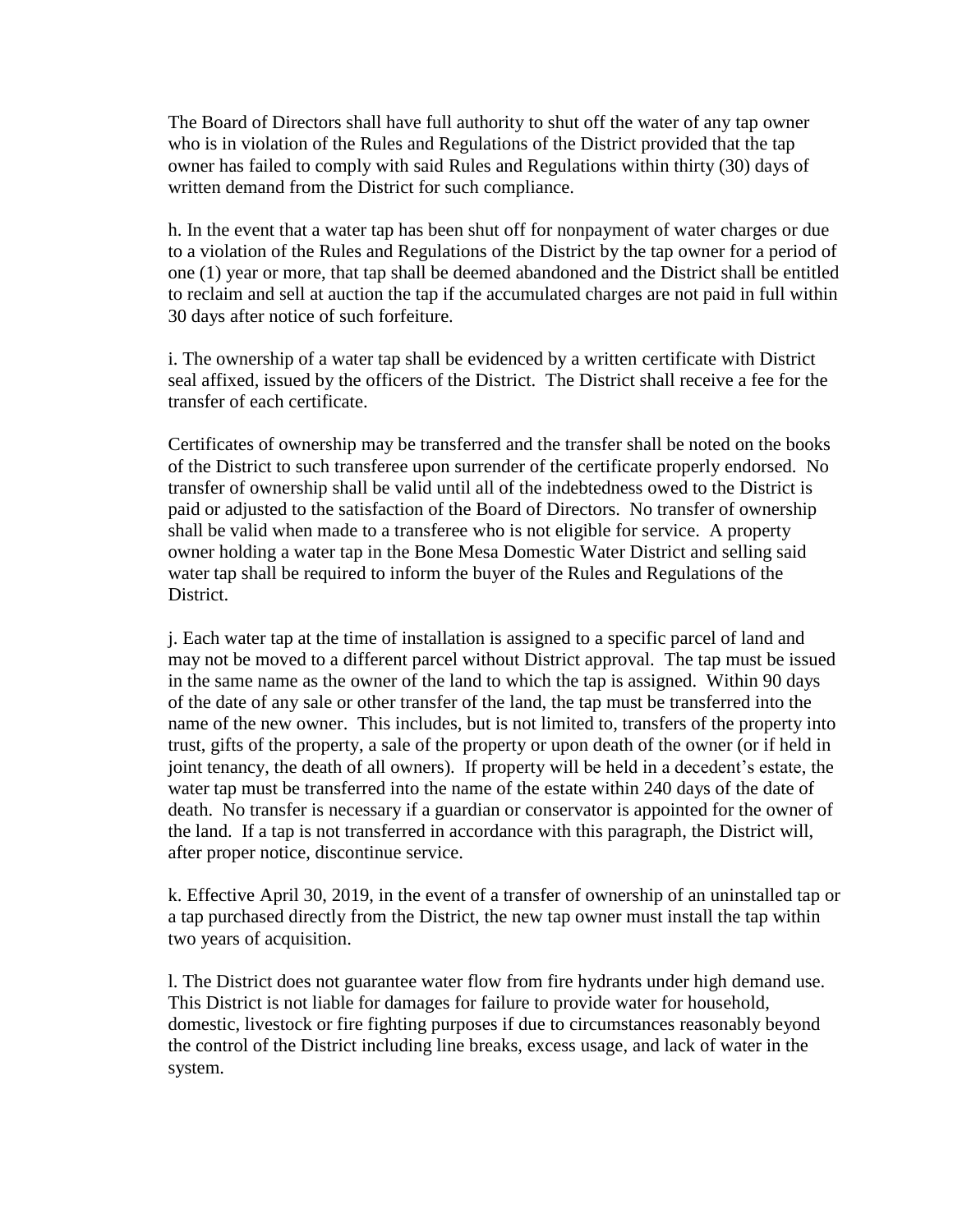**Section 12. Water Preservation.** Household use shall take priority over non-household use when the inflow of water is insufficient to meet household demand.

During times of severe drought conditions, or any other emergency situation, when the inflow of water is significantly less than the outflow of water, it is the Board of Directors' responsibility, at their discretion, to enact emergency measures regarding the individual tap owner's consumption of that said water.

**Water Preservation.** It is the intent of the Water District to have the capacity to supply 10,000 gallons of domestic water per month, per water tap. Usage in excess of 10,000 gallons may occur when excess water is available. When excessive use and/or low water flow jeopardizes the supply of 10,000 gallons of water per month per water tap, a level of jeopardy will be determined and mandatory conservation or a water emergency will be implemented.

### **Mandatory Conservation – Level I**.

When a Mandatory Conservation – Level I is enacted, usage will be limited to no more than 20,000 gallons of water per month per water tap. Jeopardy includes but is not limited to overflow of raw water at less than 20%.

A Mandatory Conservation Notice – Level I will be sent to all tap owners by mail and will be effective the date of the notice. Notification to the tap owners of such action will be made through regular delivery of the U.S. Postal Service either as a separate mailing or included with a monthly invoice. When the notification is postmarked more than 7 days into the current billing month, meters will be read at the time of notification.

Usage in excess of 20,000 gallons of water per water tap in the month following the Mandatory Conservation Notice – Level I will be subject to a not less than \$250 fine in addition to the standard usage rates.

Usage in excess of 20,000 gallons of water per water tap in the second month following the Mandatory Conservation Notice – Level I will be fined not less than \$500 in addition to the standard usage rates.

If usage continues to exceed 20,000 gallons of water beyond the second month following the Mandatory Conservation Notice – Level I, the user will be fined not less than \$500 and water service will be discontinued. The fines associated with the cessation and resumption of water service will apply. Water service will not be resumed until all outstanding fines and balances have been paid.

## **Mandatory Conservation – Level II.**

When a Mandatory Conservation – Level II is enacted, usage will be limited to no more than 10,000 gallons per month per water tap. Jeopardy includes but is not limited to overflow of raw water at less than 10%.

A Mandatory Conservation Notice- Level II will be sent to all tap owners by mail and will be effective the date of the notice. Notification to the tap owners of such action will be made through regular delivery of the U.S. Postal Service either as a separate mailing or included with a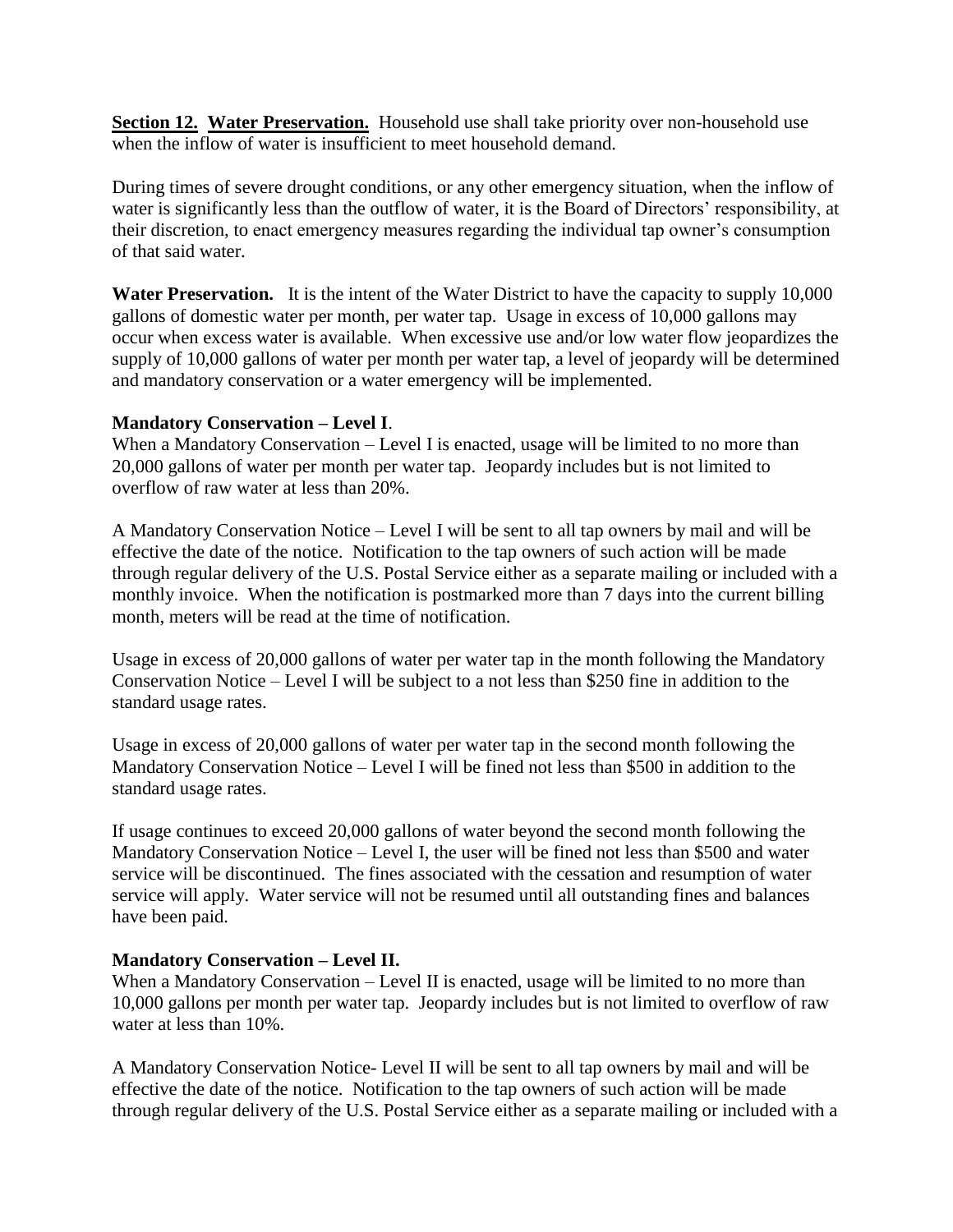monthly invoice. When the notification is postmarked more than 7 days into the current billing month, meters will be read at the time of notification.

Usage in excess of 10,000 gallons of water per water tap in the month following the Mandatory Conservation Notice – Level II will be fined not less than \$500 in addition to the standard usage rates.

Usage in excess of 10,000 gallons of water per water tap in the second month following the Mandatory Conservation Notice – Level II will be fined not less than \$500 in addition to the standard usage rates.

If usage continues to exceed 10,000 gallons of water beyond the second month following the Mandatory Conservation Notice – Level II, the user will be fined not less than \$1,000 and water service will be discontinued. The fines associated with the cessation and resumption of water service will apply. Water service will not be resumed until all outstanding fines and balances have been paid.

### **Water Emergency.**

During times of severe drought conditions, or any other emergency situation, when the inflow of water is insufficient to provide 10,000 gallons of water per month per water tap, it is the Board of Directors' responsibility, at their discretion, to enact emergency measures regarding the individual tap owner's consumption of said water. In a Water Emergency, the monthly allotment of water shall be reduced to less than 10,000 gallons for the usual monthly rate.

A Water Emergency Notice will be sent to all tap owners by mail and will be effective the date of the notice. Notification to the tap owners of such action will be made through regular delivery of the U.S. Postal Service either as a separate mailing or included with a monthly invoice. When the notification is postmarked more than 7 days into the current billing month, meters will be read at the time of notification.

Usage in excess of the restricted usage of water per water tap in the month following the Water Emergency Notice will be fined not less than \$500 in addition to the standard usage rates.

Usage in excess of the restricted usage of water per water tap in the second month following the Water Emergency Notice will be fined not less than \$1,000 in addition to the standard usage rates.

If usage continues to exceed the restricted usage beyond the second month following the Water Emergency Notice, the user will be fined not less than \$1,500 and water service will be discontinued. The fines associated with the cessation and resumption of water service will apply. Water service will not be resumed until all outstanding fines and balances have been paid.

Failure on the part of any tap owner to comply with any part of this emergency action will result in the greatest legal action possible to force compliance for the greatest benefit of the tap owners of the Bone Mesa Domestic Water District**.** In the event that a tap owner does not completely pay a water bill resulting from any emergency action described herein, the Bone Mesa Domestic Water District will file a lien against the tap owner's property for the unpaid portion**.**